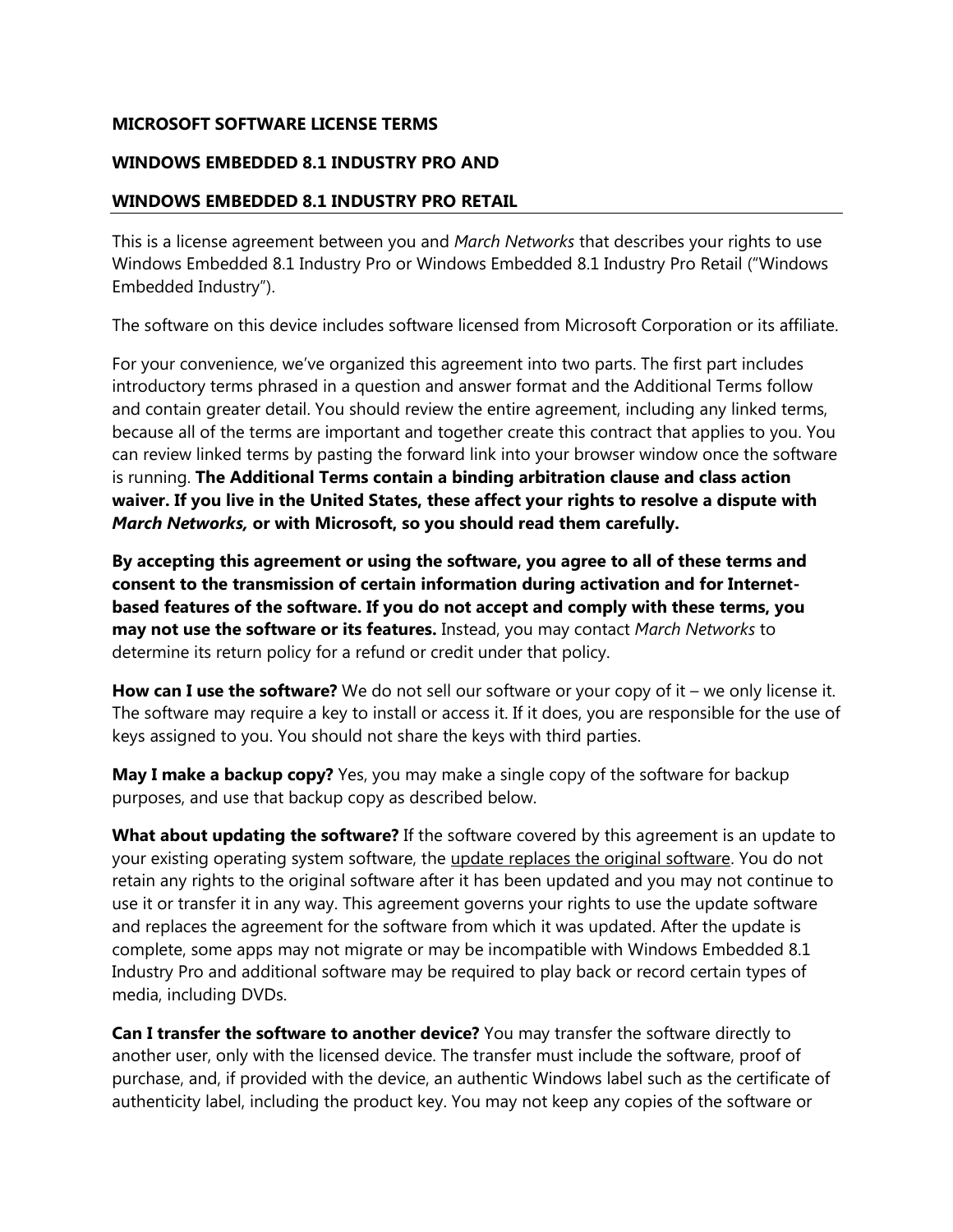any earlier version. Before any permitted transfer, the other party must agree that this agreement applies to the transfer and use of the software.

**How does Internet activation work?** The first time you or *March Networks* connect to the Internet while using the software, the software will automatically contact Microsoft or its affiliate to confirm the software is genuine, and the license is associated with the licensed device. This process is called "activation." Because activation is meant to identify unauthorized changes to the licensing or activation functions of the software, and to otherwise prevent unlicensed use of the software, **you or** *March Networks* **may not bypass or circumvent activation**.

**Does the software collect my personal information?** If you connect your device to the Internet, some features of the software may connect to Microsoft or service provider computer systems to send or receive information, including personal information. You may not always receive a separate notice when they connect. If you choose to use any of these features, you agree to send or receive this information when using that feature. Many of these features can be switched off or you can choose not to use them.

**How do we use your information?** Microsoft uses the information it collects through the software features to upgrade or fix the software and otherwise improve our products and services. In certain circumstances, Microsoft also share it with others. For example, Microsoft share error reports with relevant hardware and software vendors, so that they can use the information to improve how their products run with Microsoft products. You agree that Microsoft may collect, use and disclose the information as described in the Privacy Statements at go.microsoft.com/fwlink/?LinkID=301572.

**What does this agreement apply to?** This agreement applies to the software, the media on which you received the software, if received on media, and any Microsoft updates, supplements, and services for the software, unless other terms come with them. If you obtain updates or supplements directly from Microsoft, then Microsoft, and not *March Networks,* licenses those to you.

**Are there things I am not allowed to do with the software?** Yes. Because the software is licensed, not sold, *March Networks* and Microsoft reserve all rights (such as rights under intellectual property laws) not expressly granted in this agreement. In particular, this license does not give you any right to, and you may not: use the software for commercial software hosting services; use features of the software separately; publish, copy (other than the permitted backup copy), rent, lease or lend the software; transfer the software (except as permitted by this agreement); attempt to circumvent technical protection measures in the software, reverse engineer, decompile, or disassemble the software, except if the laws where you live permit this even when our agreement does not. In that case, you may do only what your law allows. When using Internet-based features or Microsoft Family Safety, you may not use those features in any way that could interfere with anyone else's use of them, or to try to gain access to any service, data, account or network, in an unauthorized manner.

#### **ADDITIONAL TERMS**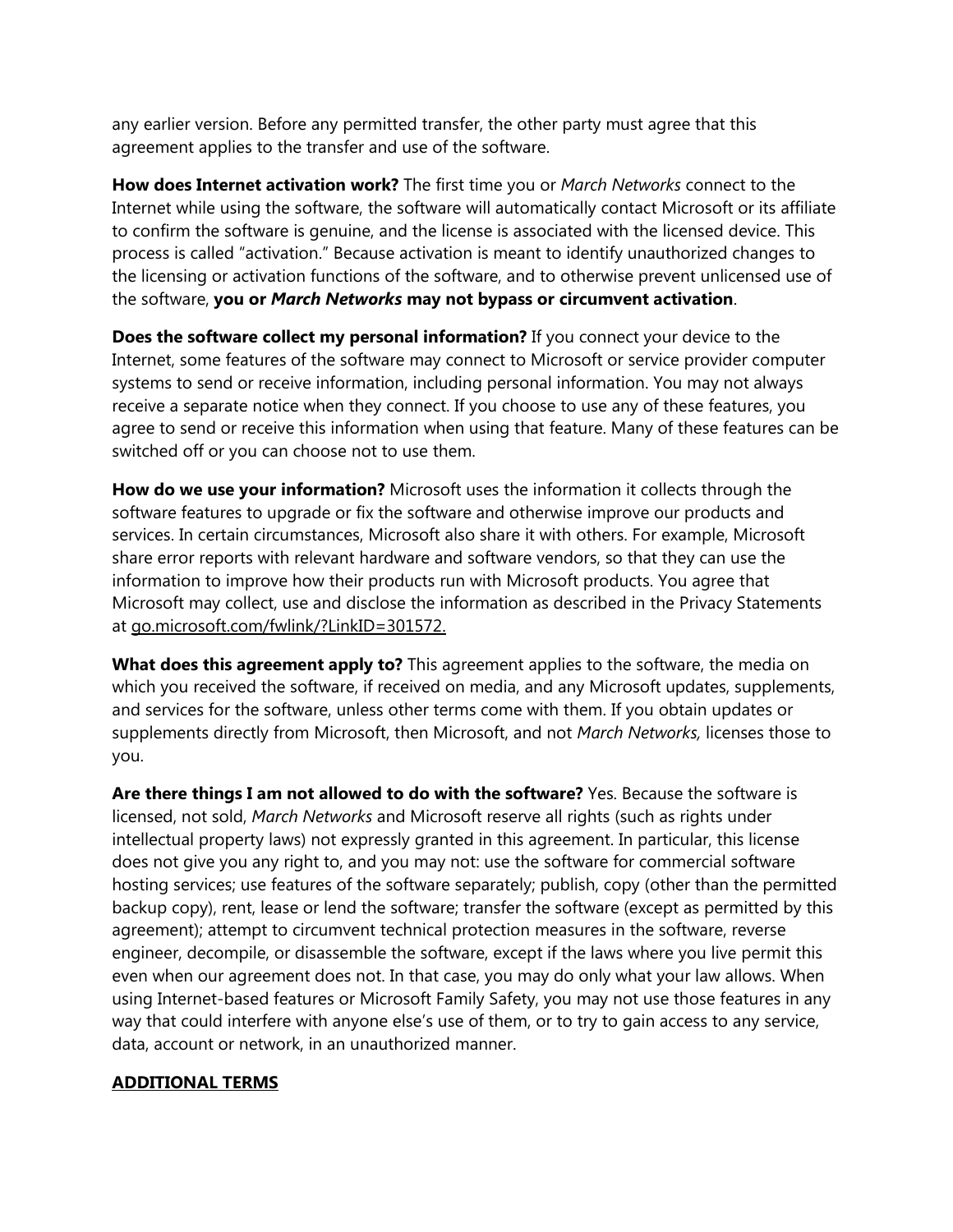#### **1. License Rights**

The software license is permanently assigned to the device (physical hardware system) with which you acquired the software. You may only use the software on that device.

- a. Specific Use. *March Networks* designed licensed device for a specific use. You may only use the software for that use.
- b. Usage rights relative to Windows Embedded 8.1 Industry Pro Retail. You may use the software with a point of service "POS" application. A POS application is a software application which provides any of the following functions:
	- · process sales and service transactions
	- · scan and track inventory
	- · record or transmit customer information
	- · perform related management functions
	- · provide information directly and indirectly to customers about available products and services.

You may not use the software on a device with automated teller machine ("ATM") as the primary functionality.

If you industry system performs desktop functions, then you must ensure that they:

- are only used to support the industry application, and
- operate only when used with the industry application.

"Desktop functions," as used here, include word processing, spreadsheets, database, scheduling or personal finance. Your industry system must not be used as a generalpurpose personal computing device. You may use other programs with the software as long as the other programs

- directly support the manufacturer's specific use for the device, or
- · provide system utilities, resource management, or anti-virus or similar protection.
- c. Storage/Network Use. You may also store or install one (1) copy of the software on a storage device, such as network server, used only to install or run the software on your other industry systems over an internal network; however, you must acquire and dedicate an additional license for each separate industry system on or from which the software is installed, used, accessed, displayed or run. Except as otherwise permitted by Remote Assistance features described below, a license for the software may not be shared or used concurrently on different industry systems.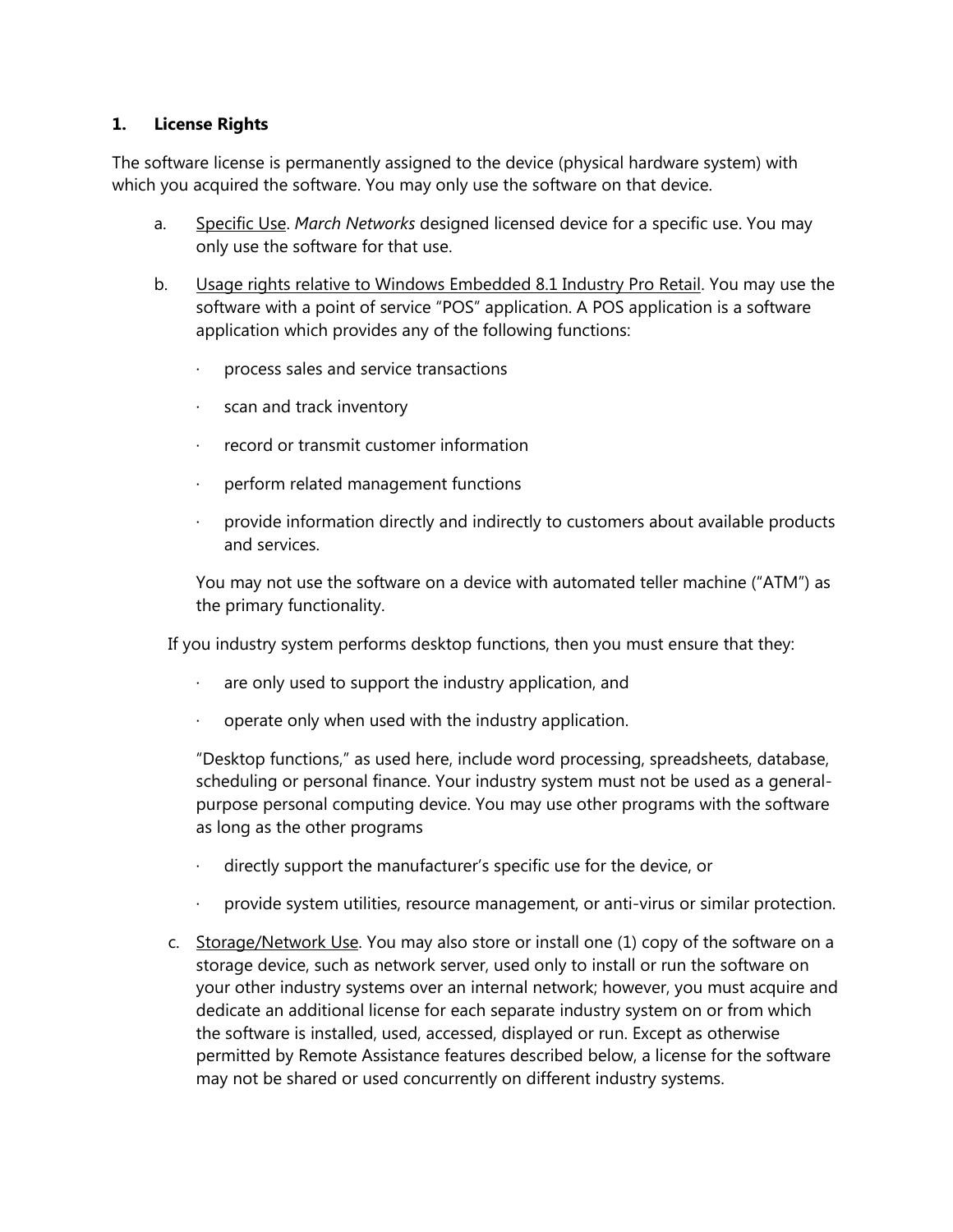- d. Multiple or Pooled Connections. Hardware or software you use to multiplex or pool connections, or reduce the number of devices that access or use the software, does not reduce the number of licenses you need. You may only use such hardware or software if you have a license for each copy of the software you are using.
- e. Device Connections. You may permit a maximum of twenty (20) computers or other electronic devices (each a "Device") to connect via Server Message Bloc (SMB) to the industry system to utilize one or more of the following services of the software: file services, print services, Internet information services, Internet connection sharing and telephony services. The twenty connection maximum includes any indirect connections made through "multiplexing" or other software or hardware which pools or aggregates connections. Unlimited inbound connections are allowed via TCP/IP (Transmission Control Protocol ("TCP") and the Internet Protocol ("IP").
- f. Remote Access. The software contains Remote Desktop and Remote Assistance technologies that enable the software or applications installed on the licensed device to be accessed remotely from other devices.
	- Remote Desktop. The single primary user of the licensed device may access a session from any other device using Remote Desktop or similar technologies. A "session" means the experience of interacting with the software, directly or indirectly, through any combination of input, output and display peripherals. Other users, one at a time, may access the licensed software running on this host device, from any device using Remote Desktop, but only if the remote device is separately licensed to run Windows Embedded 8.1 Industry Pro.
	- Remote Assistance. You may use Remote Assistance or similar technologies to share an active session without obtaining any additional licenses for the software. Remote Assistance allows one user to directly connect to another user's device, usually to correct problems.
- g. Device. In this agreement, "device" means a hardware system with an internal storage device capable of running the software. A hardware partition or blade is considered to be a device. The software is licensed to run on up to two processors on the licensed device.
- h. Multiple versions. The software includes multiple versions (such as 32-bit and 64-bit versions), and you or *March Networks* may install only one of those versions at a time. Installing the 32-bit version of Windows Embedded 8.1 Industry Pro on this system requires a change to the BIOS settings to legacy BIOS mode. If you switch to the 64-bit version of Windows Embedded 8.1 Industry Pro from the 32-bit version of Windows Embedded 8.1 Industry Pro, then you should revert back to the original BIOS settings. If you do not revert back to these BIOS settings when switching back to the 64-bit version, the following Windows Embedded 8.1 Industry Pro functionalities will not work as they rely on UEFI mode boot: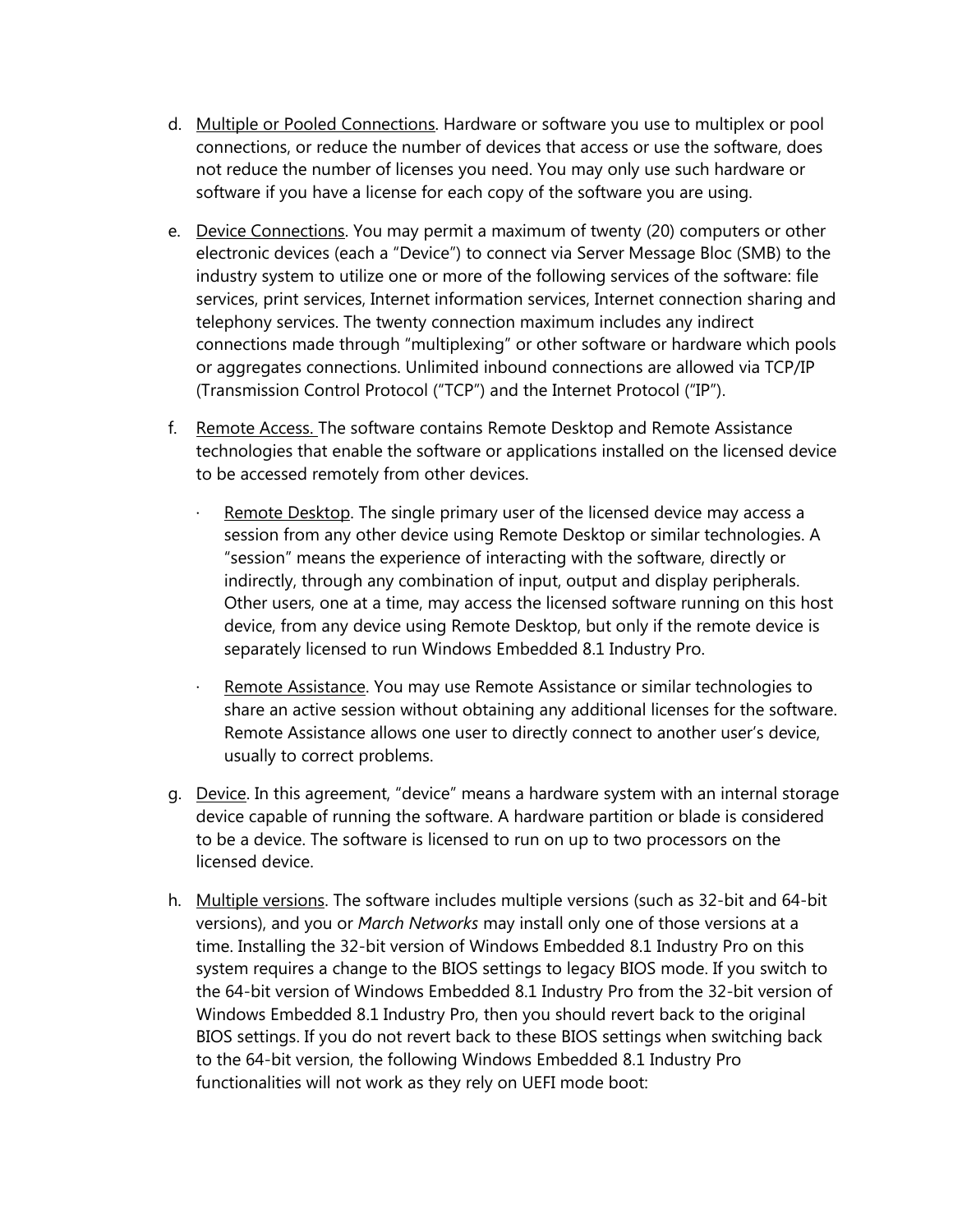- · Secure Boot,
- Seamless Boot experience,
- · Network unlock for Bitlocker for computer with a Trusted Platform Module (TPM) and
- eDrive support.

Reverting back to UEFI mode will require a hard drive reformat. All data and personal settings will be lost. It is highly recommended that you back up your data before you revert back to UEFI mode.

#### **2. Binding Arbitration and Class Action Waiver**

- a. Application. If you live in the United States, this Section 2 applies to any dispute **EXCEPT IT DOES NOT INCLUDE A DISPUTE RELATING TO THE ENFORCEMENT OR VALIDITY OF YOUR,** *March Networks'S***, MICROSOFT'S, OR EITHER OF OUR LICENSORS' INTELLECTUAL PROPERTY RIGHTS**. Dispute means any dispute, action, or other controversy between you and *March Networks*, or you and Microsoft, concerning the software (including its price) or this agreement, whether in contract, warranty, tort, statute, regulation, ordinance, or any other legal or equitable basis. "Dispute" will be given the broadest possible meaning allowable under law.
- b. Notice of Dispute. In the event of a dispute, you, or *March Networks* must give the other a Notice of Dispute, which is a written statement of the name, address and contact information of the party giving it, the facts giving rise to the dispute, and the relief requested. You must send any Notice of Dispute by U.S. Mail to *March Networks*, ATTN: Legal Department. *March Networks* will send any Notice of Dispute to your U.S. Mail address if available, or otherwise to your e-mail address. You and *March Networks* will attempt to resolve any dispute through informal negotiation within 60 days from the date the Notice of Dispute is sent. After 60 days, you or *March Networks* may commence arbitration.
- c. Small claims court. You may also litigate any dispute in small claims court in your county of residence or the *March Networks's* principal place of business, if the dispute meets all requirements to be heard in the small claims court. You may litigate in small claims court whether or not you negotiated informally first.
- d. Binding arbitration. **If you and** *March Networks***, or Microsoft, do not resolve any dispute by informal negotiation or in small claims court, any other effort to resolve the dispute will be conducted exclusively by binding arbitration governed by the Federal Arbitration Act ("FAA"). You are giving up the right to litigate (or participate in as a party or class member) all disputes in court before a judge or jury**. Instead, all disputes will be resolved before a neutral arbitrator, whose decision will be final except for a limited right of appeal under the FAA. Any court with jurisdiction over the parties may enforce the arbitrator's award.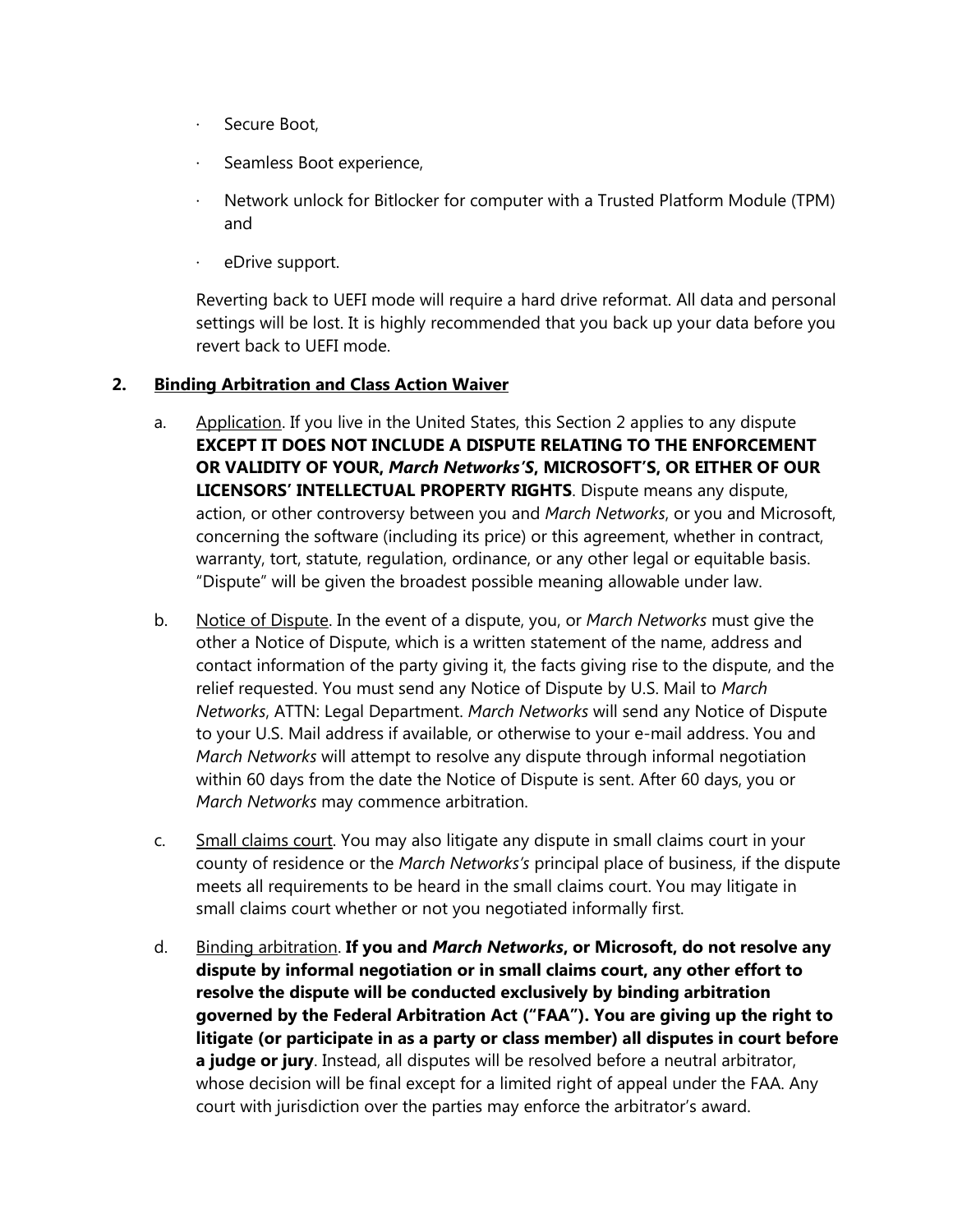- e. Class action waiver. **Any proceedings to resolve or litigate any dispute in any forum will be conducted solely on an individual basis. Neither you,** *March Networks***, nor Microsoft, will seek to have any dispute heard as a class action, private attorney general action, or in any other proceeding in which any party acts or proposes to act in a representative capacity. No arbitration or proceeding will be combined with another without the prior written consent of all parties to all affected arbitrations or proceedings**.
- f. Arbitration procedure. Any arbitration will be conducted by the American Arbitration Association (the "AAA"), under its Commercial Arbitration Rules. If you are an individual and use the software for personal or household use, or if the value of the dispute is \$75,000 or less whether or not you are an individual or how you use the software, the AAA Supplementary Procedures for Consumer-Related Disputes will also apply. To commence arbitration, submit a Commercial Arbitration Rules Demand for Arbitration form to the AAA. You may request a telephonic or in-person hearing by following the AAA rules. In a dispute involving \$10,000 or less, any hearing will be telephonic unless the arbitrator finds good cause to hold an in-person hearing instead. For more information, see adr.org or call 1-800-778-7879. You agree to commence arbitration only in your county of residence or in the *March Networks*'s principal place of business. *March Networks* agrees to commence arbitration only in your county of residence. The arbitrator may award the same damages to you individually as a court could. The arbitrator may award declaratory or injunctive relief only to you individually, and only to the extent required to satisfy your individual claim.

### g. Arbitration fees and incentives

- i. Disputes involving \$75,000 or less. *March Networks* will promptly reimburse your filing fees and pay the AAA's and arbitrator's fees and expenses. If you reject the *March Networks*'s last written settlement offer made before the arbitrator was appointed ("last written offer"), your dispute goes all the way to an arbitrator's decision (called an "award"), and the arbitrator awards you more than the last written offer, *March Networks* will give you three incentives: (1) pay the greater of the award or \$1,000; (2) pay twice your reasonable attorney's fees, if any; and (3) reimburse any expenses (including expert witness fees and costs) that your attorney reasonably accrues for investigating, preparing, and pursuing your claim in arbitration. The arbitrator will determine the amounts.
- ii. Disputes involving more than \$75,000. The AAA rules will govern payment of filing fees and the AAA's and arbitrator's fees and expenses.
- iii. Disputes involving any amount. In any arbitration you commence, *March Networks* will seek its AAA or arbitrator's fees and expenses, or your filing fees it reimbursed, only if the arbitrator finds the arbitration frivolous or brought for an improper purpose. In any arbitration *March Networks* commences, it will pay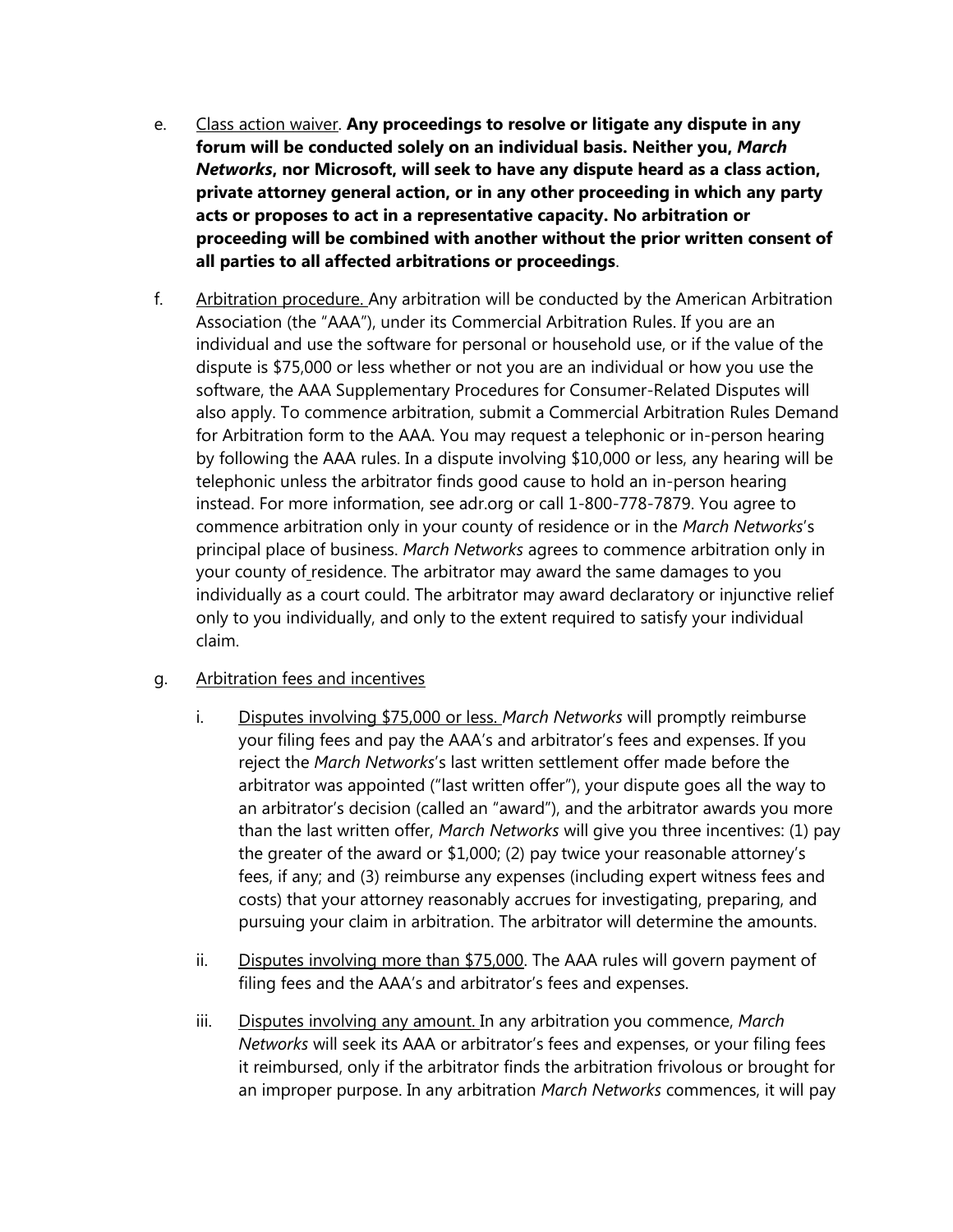all filing, AAA, and arbitrator's fees and expenses. It will not seek its attorney's fees or expenses from you in any arbitration. Fees and expenses are not counted in determining how much a dispute involves.

- h. Claims or disputes must be filed within one year. To the extent permitted by law, any claim or dispute under this agreement to which Section 2 applies must be filed within one year in small claims court (Section 2.c) or in arbitration (Section 2.d). The oneyear period begins when the claim or dispute first could be filed. If such a claim or dispute is not filed within one year, it is permanently barred.
- i. Severability. If the class action waiver in Section 2.e is found to be illegal or unenforceable as to all or some parts of a dispute, then Section 2 will not apply to those parts. Instead, those parts will be severed and proceed in a court of law, with the remaining parts proceeding in arbitration. If any other provision of Section 2 is found to be illegal or unenforceable, that provision will be severed with the remainder of Section 2 remaining in full force and effect.
- j. Third-Party Beneficiary. Microsoft Corporation is not a party to this agreement but is a third-party beneficiary of your and the *March Networks*'s agreement to resolve disputes through informal negotiation and arbitration. If your dispute is with Microsoft, Microsoft agrees to do everything *March Networks* agrees to do in Section 2, and you agree to do everything regarding Microsoft that Section 2 requires you to do regarding *March Networks*. Mail a Notice of Dispute with Microsoft to Microsoft Corporation, ATTN: LCA ARBITRATION, One Microsoft Way, Redmond, WA 98052- 6399. You may commence an arbitration or small claims court case against Microsoft in your county of residence or King County, Washington.

# **3. Choice of Law**

The laws of the state or country where you live govern all claims and disputes concerning the software or this agreement, including breach of contract claims and claims under state consumer protection laws, unfair competition laws, implied warranty laws, for unjust enrichment, and in tort, except that the FAA governs all provisions relating to arbitration. If you acquired the software in any other country, the laws of that country apply. This agreement describes certain legal rights. You may have other rights, including consumer rights, under the laws of your state or country. You may also have rights with respect to the party from whom you acquired the software. This agreement does not change those other rights if the laws of your state or country do not permit it to do so.

### **4. Activation**

a. More on how activation works. The software will notify you or *March Networks,* if *March Networks* activates the software, whether the installed copy of the software is properly licensed. During activation, the software will send information about the software and your device to Microsoft. This information includes the version, language, and product key of the software, the Internet protocol address of the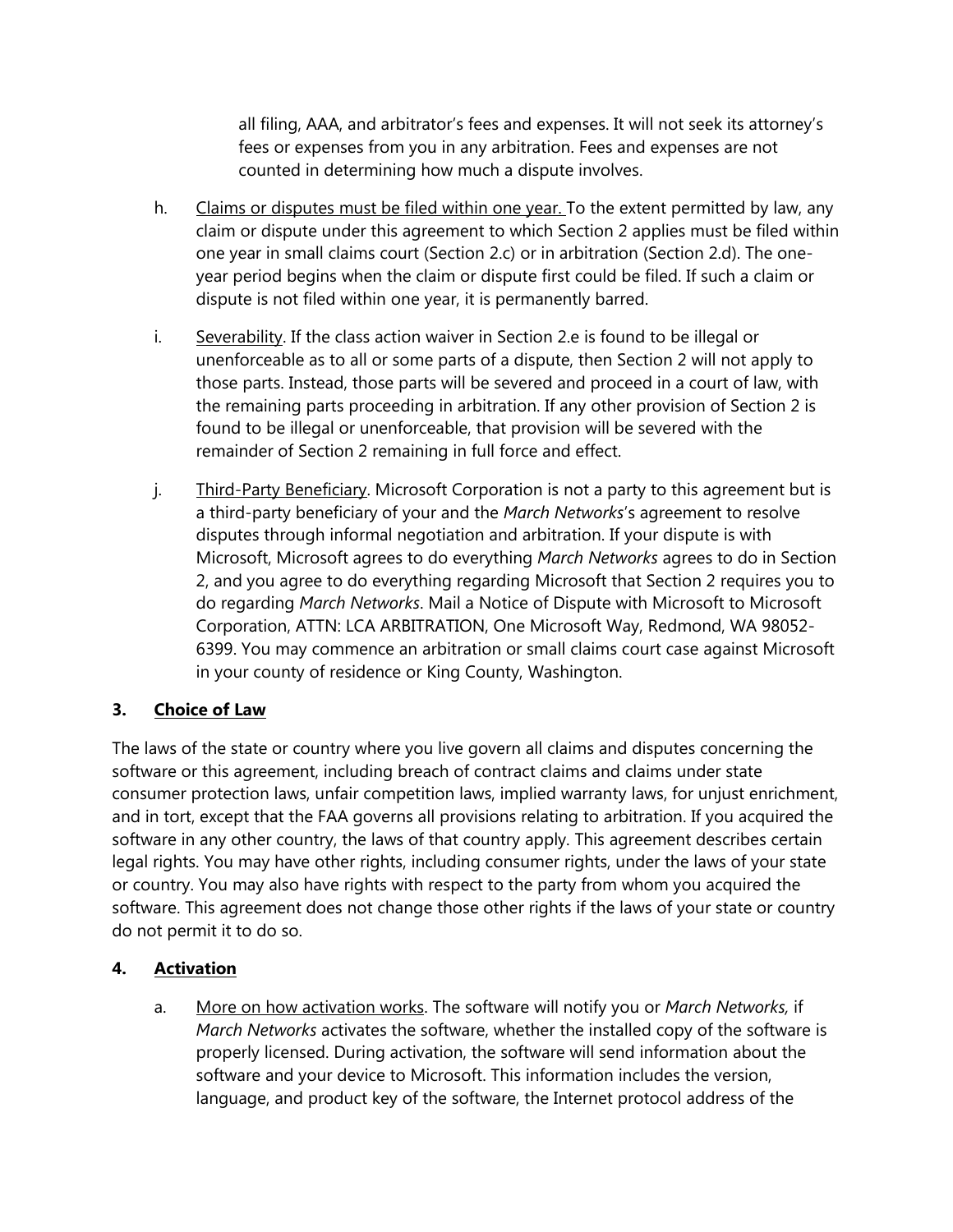device, and information derived from the hardware configuration of the device. For more information about activation, see go.microsoft.com/fwlink/?linkid=280262. If the licensed device is connected to the Internet, the software will automatically connect to Microsoft for activation. You can also activate the software manually by Internet or telephone. In either case, Internet and telephone service charges may apply.

- b. Re-activation. Some changes to your device components or the software may require re-activation of the software.
- c. Activation failure. During online activation, if the licensing or activation functions of the software are found to be counterfeit, improperly licensed, or include unauthorized changes, activation will fail and the software will attempt to repair itself by replacing any tampered Microsoft software with genuine Microsoft software. The software will notify you or *March Networks* if the installed copy of the software is improperly licensed or includes unauthorized changes. In addition, you or *March Networks* may receive reminders to obtain a properly licensed copy of the software. You may not be able to obtain certain updates or upgrades from Microsoft if your copy of the software is found to be improperly licensed.

### **5. Internet-Based Features; Privacy**

Some software features use Internet protocols, which send to Microsoft (or its suppliers or service providers) device information, such as your Internet protocol address, the type of operating system, browser and name and version of the software you are using, the language code of the device where you installed the software, and other information described below, in the Windows Privacy Statement at go.microsoft.com/fwlink/?linkid=280262, or in the Windows Embedded user interface. Microsoft uses this information to make the Internet-based features available to you, in accordance with the Windows Privacy Statement at go.microsoft.com/fwlink/?linkid=301572 and information that may be presented to you in the Windows Embedded user interface. Some Internet-based features may be delivered and updated at a later date if, for example, you acquire an application that relies on one of those services, or to help make the software safer or more reliable. Internet features include, but are not limited to the features described below, in the Windows 8.1Privacy Statement at go.microsoft.com/fwlink/?linkid=301572 and the Windows Embedded user interface. *March Networks* may have elected to turn on one or more of the following features in the licensed device.

- a. Accelerators. When you click on or move your mouse over an Accelerator in Internet Explorer, any of the following may be sent to the applicable service provider (which may not be Microsoft): the title and full web address or URL of the current webpage, standard device information, and any content you have selected. For more information, see go.microsoft.com/fwlink/?linkid=280122.
- b. Cookies. If you choose to use online features in the software, such as online Help and Support, cookies may be set. To learn how to block, control and delete cookies,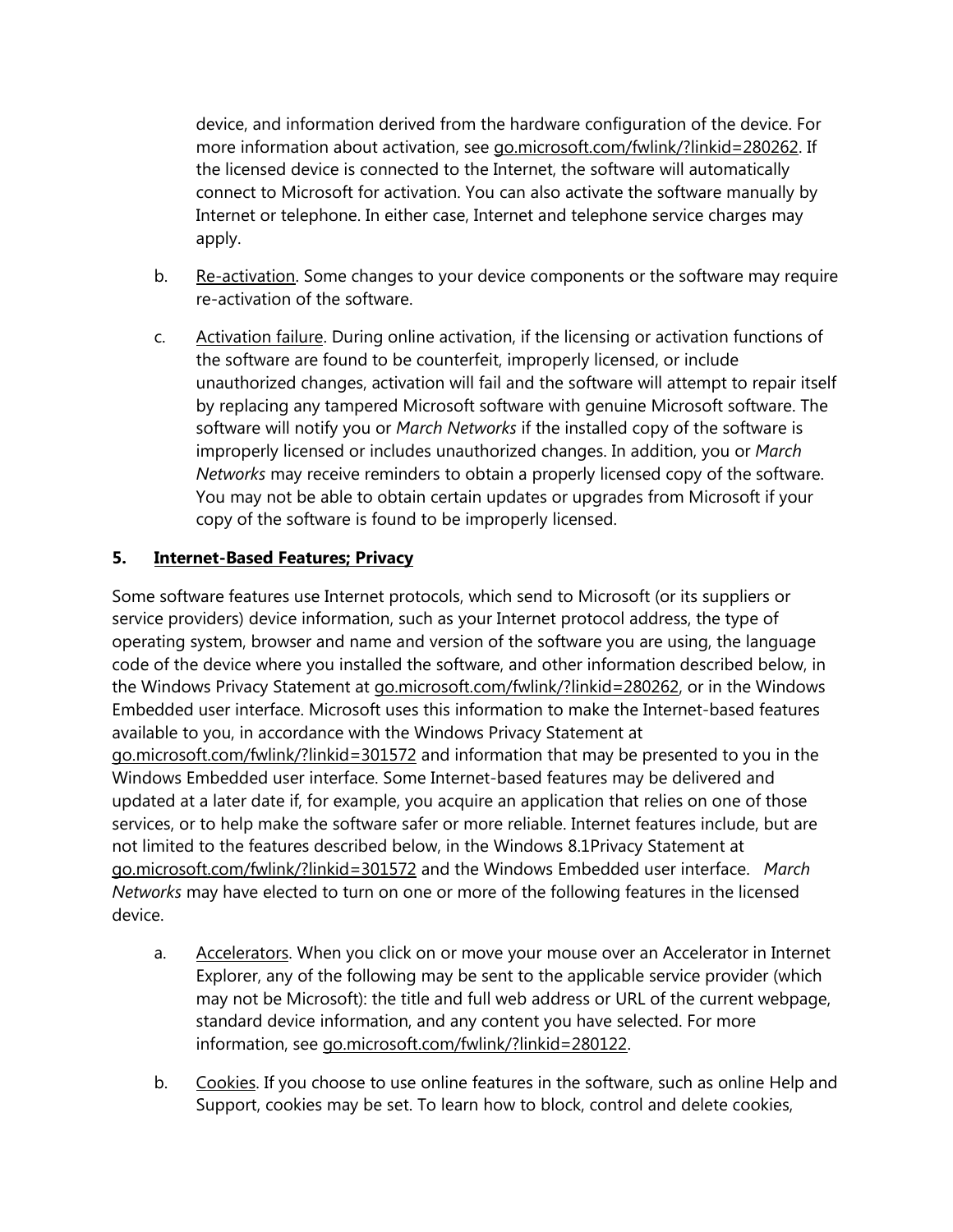please read the cookies section of the Privacy Statement at go.microsoft.com/fwlink/?linkid=74170.

- c. Digital Certificates. The software uses digital certificates to confirm the identity of Internet users sending X.509 standard encrypted information, to digitally sign files and macros, and to verify the integrity and origin of the file contents. The software may retrieve and update certificates and certificate revocation lists, and the list of trusted certification authorities, over the Internet.
- d. Feedback Features. The Customer Experience Improvement Program automatically sends to Microsoft anonymous information about your hardware and how you use this software. The Help Experience Improvement Program (HEIP) automatically sends to Microsoft information about the version of Windows that your PC device is running and about how you use Windows Help and Support, including queries you enter when you search Windows Help and Support and any ratings or feedback on the Help topics presented to you. Windows Error Reporting automatically sends reports to Microsoft that describes which software components had errors. These reports may include memory dumps. From time-to-time, we will also download a small file to your device that permits us to collect information about specific errors you have while using the software. The data collected by these features helps us improve our software.
- e. IPv6 Network Address Translation (NAT) Traversal service (Teredo). Each time you start your licensed device, Teredo will attempt to locate a public Internet Protocol version 6 (IPv6) service on the Internet. This occurs automatically when your licensed device is connected to a public or private network, but does not occur on managed networks such as enterprise domains. If you use a program that requires Teredo to use IPv6 connectivity, or if you configure your firewall to always enable IPv6 connectivity, then Teredo will periodically contact the Microsoft Teredo service over the Internet. The only information sent to Microsoft is standard computer information and the name of the service requested (for example teredo.ipv6.microsoft.com). The information sent from your device by Teredo is used to determine if your device is connected to the Internet and if it can locate a public IPv6 service. Once the service is located, information is sent to maintain a connection with the IPv6 service.
- f. Malicious Software Removal. The software may periodically scan for and remove malware from your device, using the malicious software removal tool most recently downloaded to your device. After the scan completes and at regular intervals, a report will be sent to Microsoft with specific information about malware detected, errors, and other information about your device. This information is used to help protect your device from malicious software, as well as to improve the software and other Microsoft products. You may disable the software's reporting functionality by following the instructions found at go.microsoft.com/fwlink/?linkid=241725.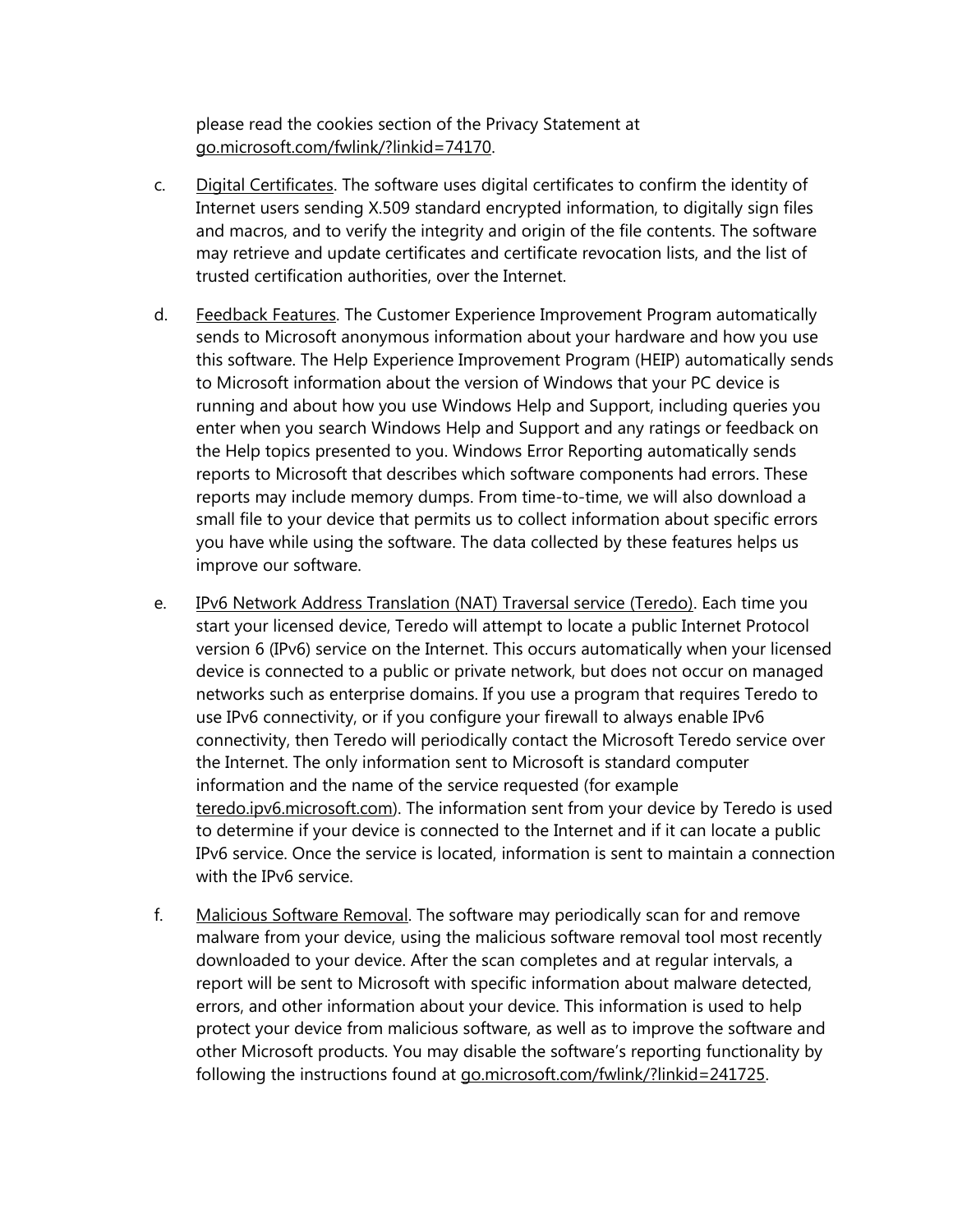- g. Network Awareness. This feature determines whether a system is connected to a network by either passive monitoring of network traffic or active DNS or HTTP queries. The query only transfers standard TCP/IP or DNS information for routing purposes. You can switch off the active query feature through a registry setting.
- h. Plug and Play and Plug and Play Extensions. Your device may not have the drivers needed to communicate with hardware that you connect to your device. If so, the update feature of the software can obtain and install the correct driver on your device. An administrator can disable this update feature.
- i. Search Provider Update. The software will download an update to the data on your device about search providers. This update upgrades your providers with the latest features, such as new icons or search suggestions. This is a one-time update, but the software will try to perform the update several times if it does not successfully download the update. For more information, see go.microsoft.com/fwlink/?linkid=280122.
- j. SmartScreen Filter. If enabled, the SmartScreen Filter will check the addresses of webpages and downloads you attempt to view against a frequently updated list of webpages and downloads that have been reported to Microsoft as unsafe or suspicious. SmartScreen will also check downloaded programs that you attempt to run against a list of commonly downloaded or run programs to help you make more informed trust decisions. More information can be found by visiting the Internet Explorer Privacy Statement at go.microsoft.com/fwlink/?linkid=280122. By enabling SmartScreen in either Windows or Internet Explorer, you consent to this feature, and you agree to use the SmartScreen Filter only in conjunction with Windows or Internet Explorer. You may not, either manually or by enabling or authorizing any software or service, copy, display, distribute, collect or store any data provided by the SmartScreen Filter.
- k. Windows Defender. If turned on, Windows Defender will search your device for many types of malicious software ("malware"), including viruses, worms, bots, rootkits, "spyware", "adware," and other potentially unwanted software. If you choose the "recommended" security settings when you first start using the software, such malware and other potentially unwanted software rated "high" or "severe" will automatically be removed. This removal may result in other software on your device ceasing to work or your breaching a license to use that software. It is possible that software that is not unwanted may be removed or disabled. If you use Windows Defender and Windows Update, Windows Defender is regularly updated through Windows Update.
- l. Windows digital rights management technology. Some content owners use Windows digital rights management technology (DRM) to protect their copyrights and other intellectual property, including by disabling the software's ability to play protected content if Windows DRM fails. You agree that Microsoft may include a revocation list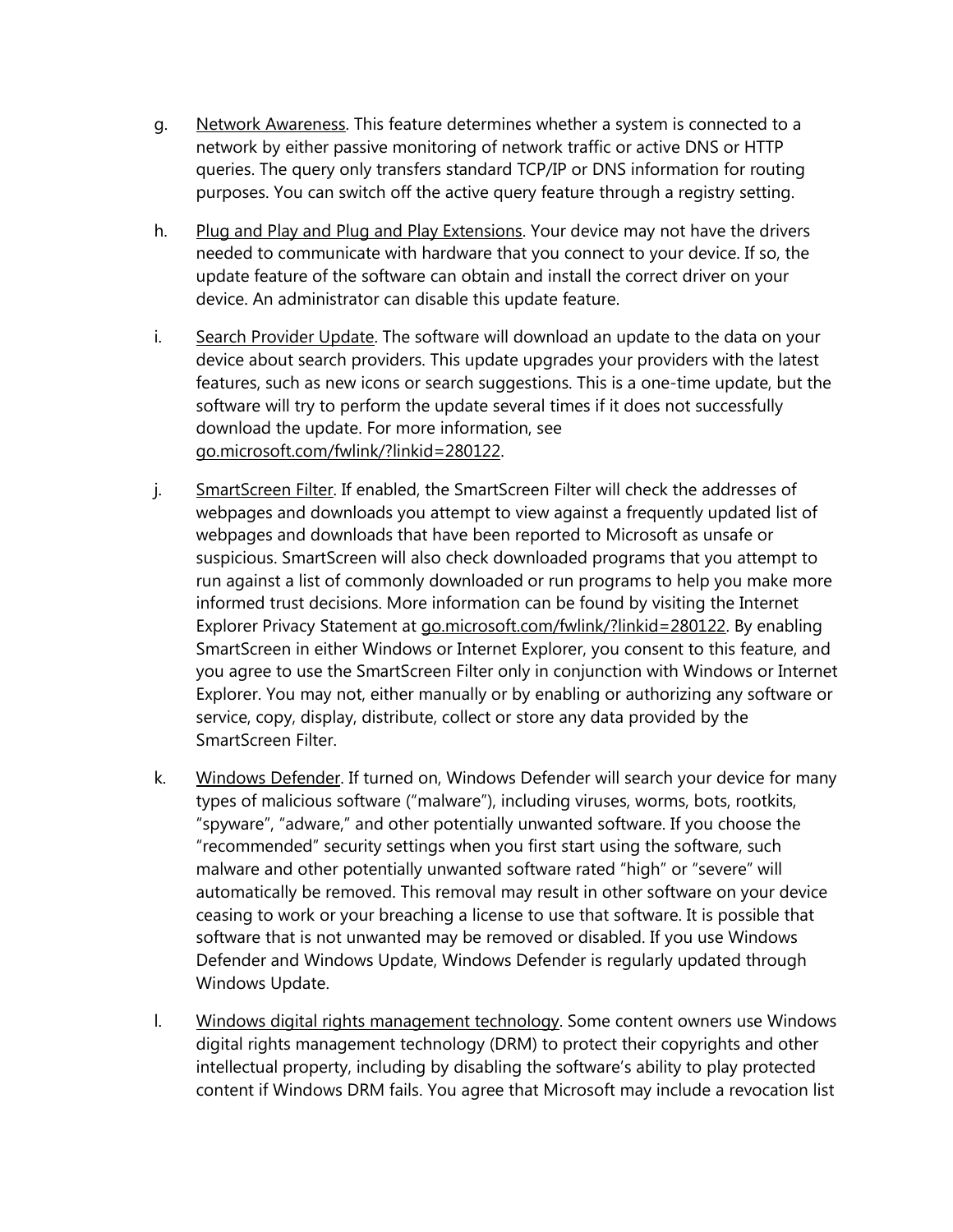with the licenses.

- m. Windows Media Player. When you use Windows Media Player it checks with Microsoft for compatible online music services in your region and new versions of the player. You may only use Windows Media Player as described at go.microsoft.com/fwlink/?linkid=104605.
- n. Windows Update. If you use the Windows Update service in the software, updates or downloads to the Windows Update service will be required for proper functioning of the service, from time to time, and will be downloaded and installed without further notice to you.
- o. Windows Store for Windows Embedded 8.1 Industry Pro Retail. *March Networks* has disabled links to the Windows Store and you must not enable such links.
- p. Windows Store for Windows Embedded 8.1 Industry Pro. In addition to the terms of this agreement for Internet-based features, you may only use the Windows Store under the terms available at go.microsoft.com/fwlink/?linkid=246694. Those terms also contain information about Windows Notification Service. Windows apps or any preinstalled apps on your device may use Windows Notification Service. You agree that notifications may be sent to you as described in the Windows 8.1 Privacy Statement and Windows Store terms of service.

# **6. Proof of License**

If you acquired the software on the device, or on a disc or other physical media, your proof of license is the genuine Microsoft certificate of authenticity label with the accompanying genuine product key, and proof of purchase from a supplier of genuine Microsoft software. A valid license may also include a Windows activation file installed on the device by *March Networks*. If there is a COA or other Windows label, it must be affixed to the device or appear on the *March Networks*'s software packaging or peripherals when purchased. If you receive an authenticity label separate from your device, it does not establish proof of license.

If you acquired and downloaded the software online, your proof of license is the genuine Microsoft product key for the software that you received with your purchase, and your proof of purchase from an authorized electronic supplier of genuine Proof of purchase may be subject to verification by your merchant's records.

### **7. Updates and Upgrades**

You may only obtain updates or upgrades for the software from Microsoft or authorized sources. Certain upgrades, support, and other services may be offered only to users of genuine Microsoft software. For more information about Genuine Windows, see go.microsoft.com/fwlink/?linkid=104612. To identify genuine Microsoft software, see howtotell.com.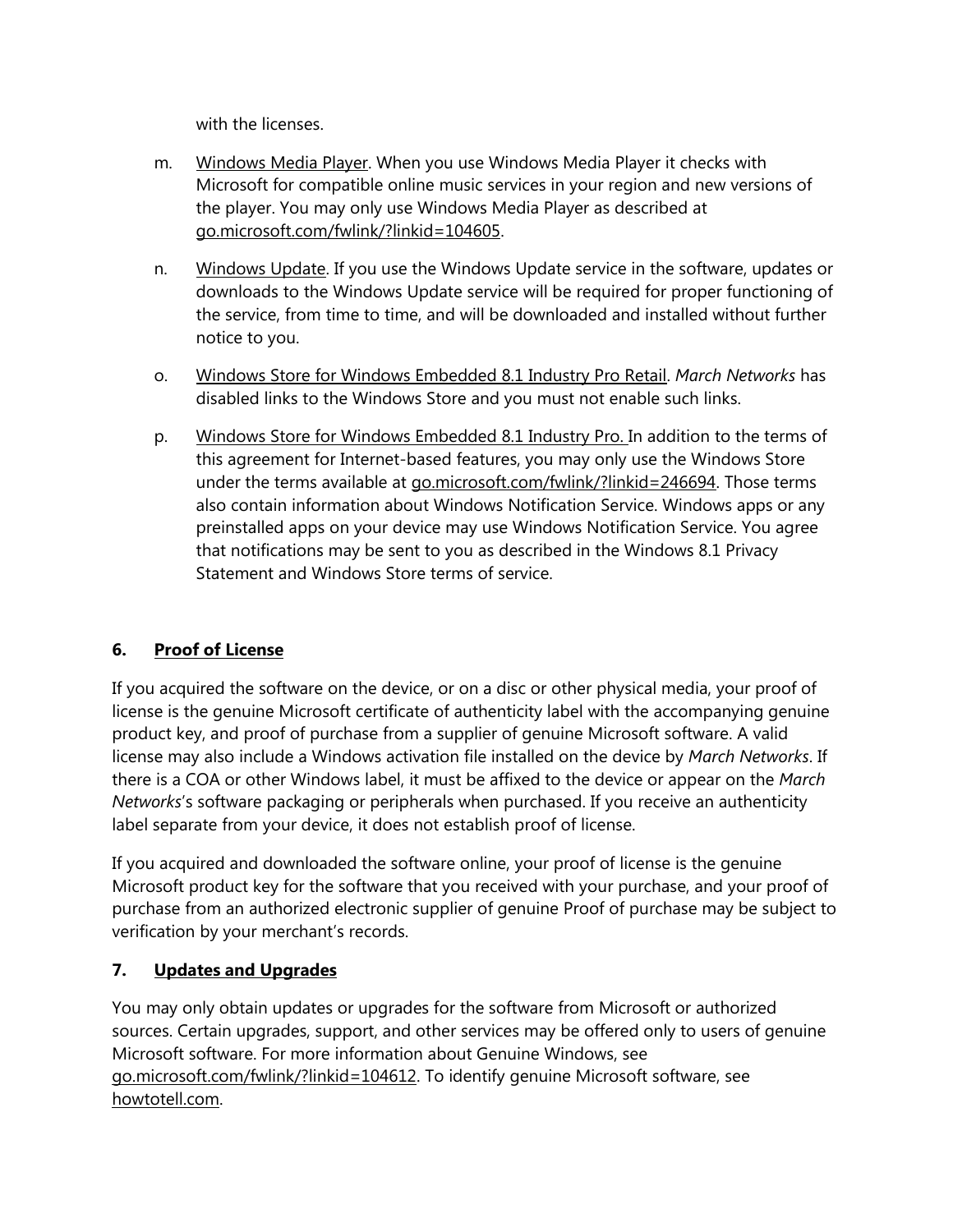### **8. Fonts, Icons, Images, and Sounds**

- a. Font components. While the software is running, you may use its fonts to display and print content. You may temporarily download the fonts to a printer or other output device to print content, and you may embed fonts in content only as permitted by the embedding restrictions in the fonts.
- b. Icons, images, and sounds. While the software is running, you may access and use its icons, images, sounds, and media only from the licensed device. You may not share the sample images, sounds and media provided with the software or use them for any other purpose.

### **9. .NET Framework**

The software includes one or more components of the .NET Framework, which you may use only as described at go.microsoft.com/fwlink/?linkid=66406, if you use the .NET Framework components to conduct internal benchmark testing.

### **10. H.264/AVC and MPEG-4 Visual Standards and VC-1 Video Standards**

THIS PRODUCT IS LICENSED UNDER THE AVC, THE VC-1, AND THE MPEG-4 PART 2 VISUAL PATENT PORTFOLIO LICENSES FOR THE PERSONAL AND NON-COMMERCIAL USE OF A CONSUMER TO (i) ENCODE VIDEO IN COMPLIANCE WITH THE ABOVE STANDARDS ("VIDEO STANDARDS") AND/OR (ii) DECODE AVC, VC-1, AND MPEG-4 PART 2 VIDEO THAT WAS ENCODED BY A CONSUMER ENGAGED IN A PERSONAL AND NON-COMMERCIAL ACTIVITY AND/OR WAS OBTAINED FROM A VIDEO PROVIDER LICENSED TO PROVIDE SUCH VIDEO. NO LICENSE IS GRANTED OR SHALL BE IMPLIED FOR ANY OTHER USE. ADDITIONAL INFORMATION MAY BE OBTAINED FROM MPEG LA, L.L.C SEE WWW.MPEGLA.COM.

### **11. Adobe Flash Player**

The software may include a version of Adobe Flash Player. You agree that your use of the Adobe Flash Player is governed by the license terms for Adobe Systems Incorporated at go.microsoft.com/fwlink/?linkid=248532. Adobe and Flash are either registered trademarks or trademarks of Adobe Systems Incorporated in the United States and/or other countries.

### **12. Third Party Programs**

This software contains certain third-party programs. You agree that your use of them is governed by the license terms provided with those programs.

# **13. Not Fault Tolerant**

The software is not fault tolerant. *March Networks* installed the software on the device and is responsible for how it operates on the device.

### **14. Support Services**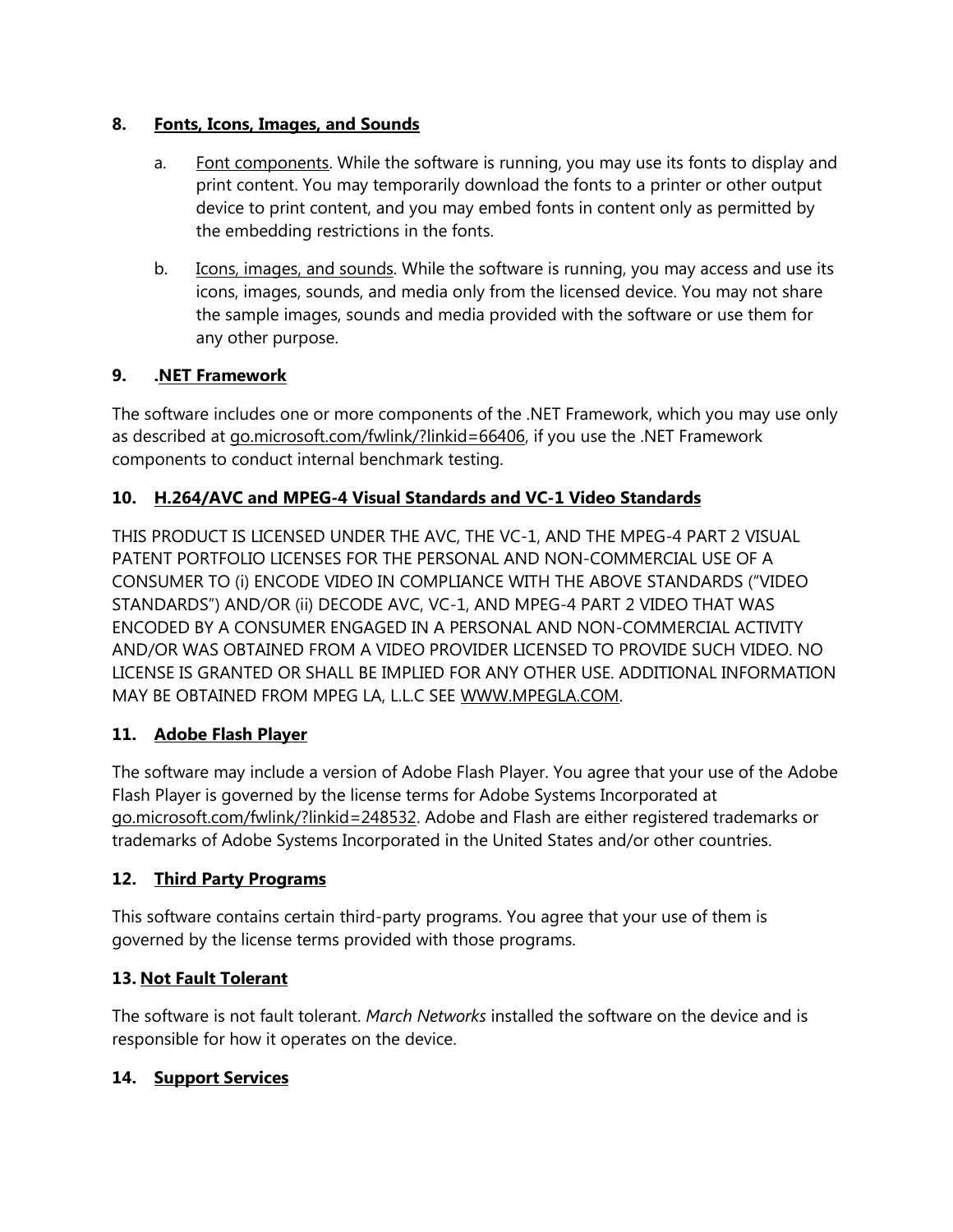Contact *March Networks* for support options. Refer to the support number provided with the device.

# **15. Disclaimer of Warranty**

The software is licensed "as-is." You bear the risk of using it. Microsoft gives no express warranties, guarantees or conditions. You may have additional consumer rights under your local laws which this agreement cannot change. To the extent permitted under your local laws, *March Networks* and Microsoft excludes the implied warranties of merchantability, fitness for a particular purpose and non-infringement. For Australia only: You may have statutory guarantees under the Australian Consumer Law and nothing in these terms is intended to affect those rights.

# **16. Limitation on and Exclusion of Remedies and Damages**

**You can recover from Microsoft and its suppliers only direct damages up to the amount you paid for the software. You cannot recover any other damages, including consequential, lost profits, special, indirect or incidental damages.**

This limitation applies to

- anything related to the software, services, content (including code) on third party Internet sites, or third party programs; and
- · claims for breach of contract, breach of warranty, guarantee or condition, strict liability, negligence, or other tort to the extent permitted by applicable law.

It also applies even if

- repair, replacement or a refund for the software does not fully compensate you for any losses; or
- Microsoft knew or should have known about the possibility of the damages.

Some states do not allow the exclusion or limitation of incidental or consequential damages, so the above limitation or exclusion may not apply to you. They also may not apply to you because your country may not allow the exclusion or limitation of incidental, consequential or other damages.

# **17. Export Restrictions**

You must comply with all domestic and international export laws and regulations that apply to the software, which include restrictions on destinations, end users, and end use. For further information on geographic and export restrictions, visit go.microsoft.com/fwlink/?linkid=141397 and microsoft.com/exporting.

### **18. Entire Agreement**

This agreement (together with terms accompanying any software supplements, updates, and